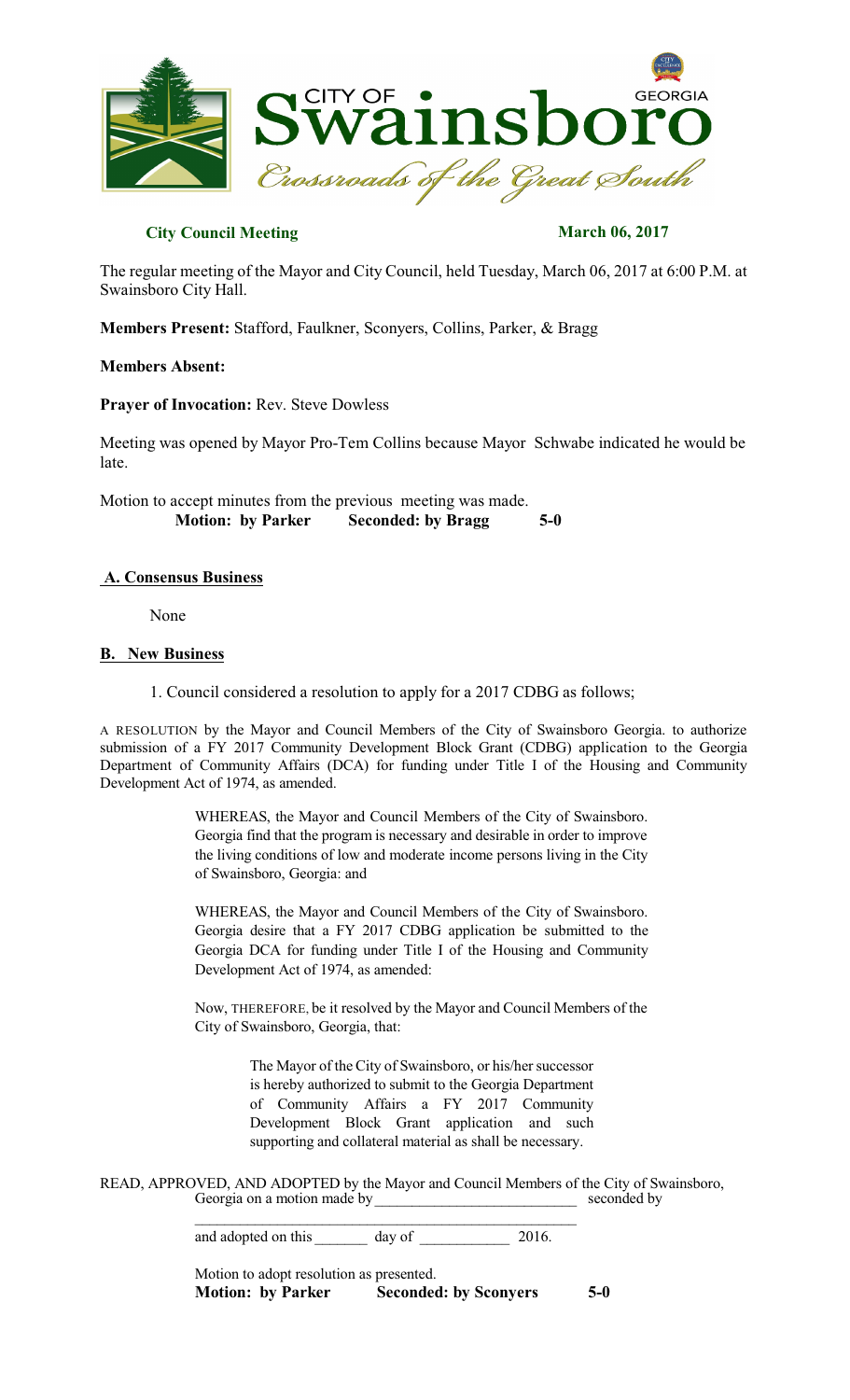#### 2. Council considered a resolution of receipt of the 2011 TE Department of Transportation Grant as follows; AUTHORIZING RESOLUTION

Resolution authorizingCityof Swainsboro (hereinafter referred to as "SPONSOR") and the Georgia Department of Transportation (hereinafter referred to as "DEPARTMENT") to contract for funding under the Transportation Equity Act for the 21st Century (hereinafter referred to as "TEA-21").

WHEREAS, the Secretary of the United States Department of Transportation (hereinafter referred to as "US DOT) and the Commissioner of the DEPARTMENT are authorized to contract for Transportation Enhancement Projects; and

WHEREAS, the contract for financial assistance imposes certain duties upon SPONSOR including but not limited to the provision of its local share of the project costs; and

WHEREAS, SPONSOR guarantees that it will comply with Title VI of the Civil Rights Act of 1964, all other pertinent directives and all US DOT requirements; and

WHEREAS, to complete the project, SPONSOR will use Disadvantaged Business Enterprises to the fullest extent possible and will implement and administer procedures to ensure that minority businesses are competitive for contracts and purchase orders when procuring services including but not limited to construction contracts, supplies, equipment contracts or consultant contracts.

NOW, THEREFORE, BE IT RESOLVED BY SPONSOR THAT:

1. Charles Schwabe, Mayor is authorized to execute the contract on behalf of the City of Swainsboro with the DEPARTMENT for aid in financing construction, and all other activities incidental thereto, of Transportation Enhancement Activity pursuant to Public Law 105-178 (1998); and all other provisions as set forth in the contract with the DEPARTMENT.

2. Charles Schwabe, Mayor is authorized to execute and file an assurance or any other document required by the US DOT and the DEPARTMENT certifying compliance with Title VI of the Civil Rights Act of 1964.

3. Charles Schwabe, Mayor is authorized to furnish anyand all additional information that may be required by US DOT or the DEPARTMENT in connection with the application for the Transportation Enhancement Activity project and budget.

4. That Charles Schwabe, Mayor is authorized to set forth and execute affirmative disadvantaged business policies in connection with the *participation goal established by the Georgia Department of Transportation.*

Motion to adopt resolution as presented. **Motion: by Sconyers Seconded: by Stafford 5-0** 

3. Mrs. Erma Jenkins representing the Relay for Life Committee ask council to allow a Relay Run on April 01, 2017 to promote Relay for Life. She stated the route would be the same asthe Pine Tree Festival run and she had spoken with the Police Chief. No one opposed.

4. Nancy Claxton had requested to speak to council but did not show.

5. Henry Thompson, Commander, of the Sons of American Legion Squadron #103 addressed council with a request to locate a new monument to the EMS, FIRE, and POLICE personnel from Emanuel County who have been killed in the line of duty. He asked permission to locate this memorial in Pinebrook Park. He stated this would compliment the Veterans Memorial already there. He showed council a drawing of the monument and stated the SALwould be raising money to cover the cost. He asked the city to lend support in placing the monuments as they did with the Veterans Memorial. Motion to allow the placement of the memorial and agree to help with installation. **Motion: by Parker Seconded: by Stafford 5-0** 

6. Council heard an application, for advertisement only, from Joseph Tillman dba Entwined Hookah Bar and Lounge, located at 104 North Green St., for beer and wine consumption on the premises. Motion to advertise was made.

**Motion: by Parker Seconded: by Faulkner 5-0**